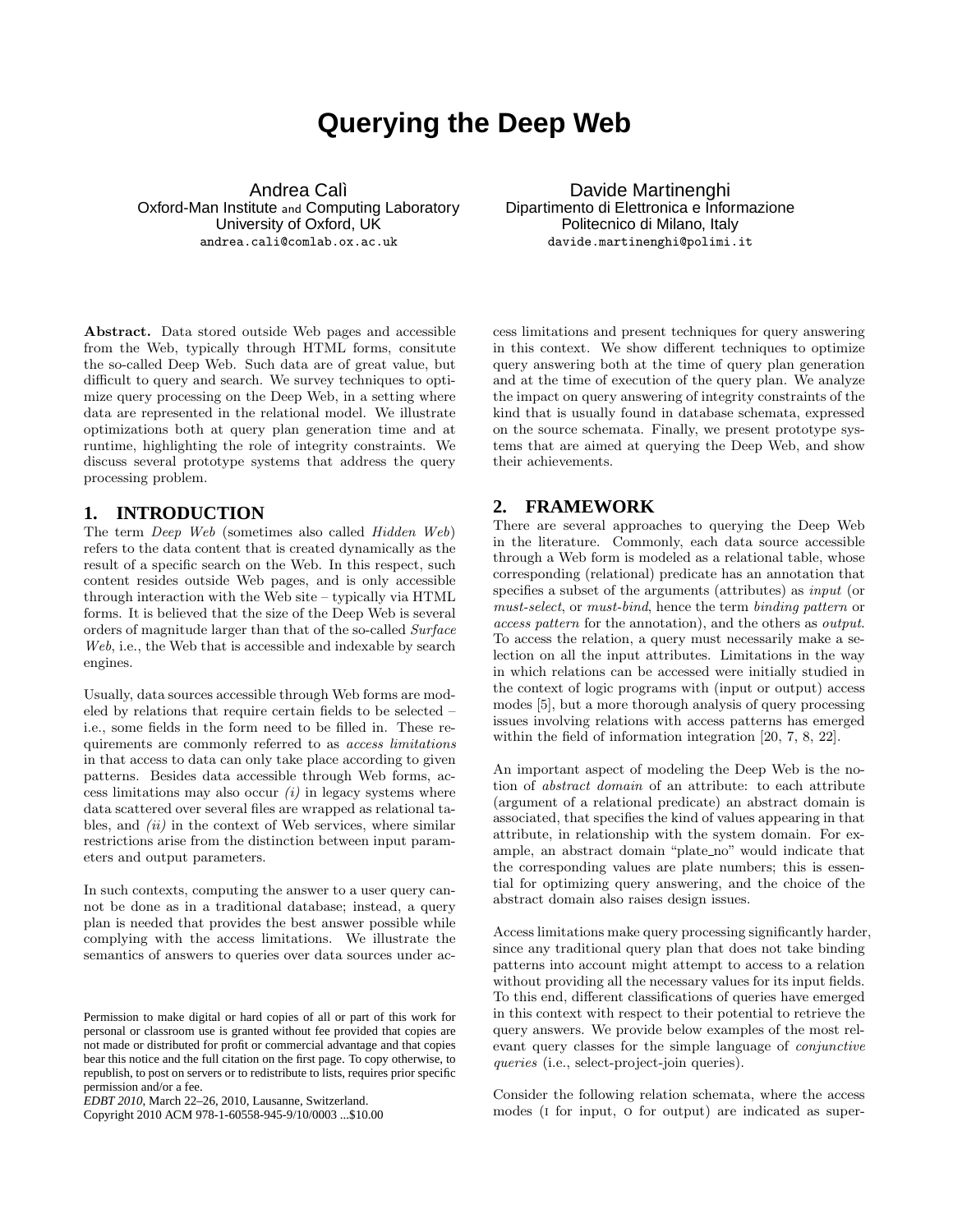scripts of the corresponding attribute names:

 $r_1(Title^{\circ}, City^{\rm I}, Artist^{\rm o})$  that associates to a given city the song title and name of artist performing it in that city, and

 $r_2(Artist^{\text{t}}, Nation^{\text{o}}, City^{\text{o}})$  that associates to a given artist name the nation and city of birth of the artist.

The query  $q_f(A) \leftarrow r_2(A, \text{italy}, C), r_1(T, ny, A)$  requests the names of the Italian artists having performed in New York. Such a query cannot be executed according to a naive query plan that answers each subgoal in a left-to-right order, since a variable  $(A)$  occurs in an input attribute of  $r_2$  but not in any previous subgoal  $(r_2 \text{ occurs in the leftmost subgoal})$  and therefore is not yet bound to a value.

Conversely, the query  $q_e(A) \leftarrow r_1(T, ny, A), r_2(A, italy, C),$ requesting the same thing as  $q_f$ , is executable "as is" from left to right (aka well-moded), since the constant ny occurs in the only input position of  $r_1$ , and the input position of  $r_2$ is occupied by variable  $A$ , which already occurs in  $r_1$ , and therefore is bound to a value. In the left-to-right execution of  $q_e$ , first  $r_1$  is accessed with the input value  $ny$ , with the effect of populating variables  $T$  (title) and  $A$  (artist name) with corresponding values, and then  $r_2$  is accessed with the value(s) populating  $A$ , if any, thus returning values for the corresponding nation and city  $(C)$ . After the call to  $r_2$ , the artist names associated with nation italy will be returned as results. For executable queries, it is always possible to retrieve the complete answer, i.e., the answer that would be found by a traditional query plan if no access limitations were present.

Note also that, although  $q_f$  is not executable, it admits a simple reordering of subgoals that transforms it into a query  $(q_e, \text{ in this case})$  that is executable in a left-to-right order (namely, by swapping the two subgoals). Queries with this property are said to be feasible. Feasible queries, too, always admit retrieving the complete answer.

The query  $q_s(A) \leftarrow r_2(A, \text{italy}, C), r_1(T, \text{ny}, A), r_1(T, C', A)$ is as  $q_f$  but has an additional subgoal that further requires artists  $A$  to have performed the same song  $T$  also in a city  $C'$  (possibly, but not necessarily, different from  $ny$ ). Such a query is neither executable nor feasible, since in any reordering of the subgoals,  $r_1(T, C', A)$  will have variable  $C'$ in an input position, and  $C'$  does not occur elsewhere in the query (and thus cannot be bound to a value). However, the new subgoal  $r_1(T, C', A)$  is redundant, since it does not pose any new requirement to the query. More formally, it can be shown that query  $q_s$  is equivalent to query  $q_f$  (and to  $q_e$ , too). A query, such as  $q_s$ , equivalent to a feasible query is said to be *stable*. Stable queries, too, always allow retrieving the complete answer. Stability is tightly related with the traditional query containment problem and, in general, can also be cast as an instance of the problem of answering queries using views [10]. Note that some authors [15, 18, 6] call feasible the stable queries, and orderable the feasible queries.

As discussed, a query plan for the Deep Web must comply with the access limitations by feeding all input fields of the involved relations with appropriate values of the corresponding abstract domain, i.e., either values that are initially

known (such as the constant values occurring in the query) or values that have already been extracted during the query answering process. In some cases, this makes it impossible to always retrieve the complete answer: the set of answer tuples that can be disclosed for the query (i.e., the so-called maximal answer or reachable certain answer) is generally only a subset of the complete answer. Moreover, in general, an execution via a recursive query plan is needed, even for non-recursive classes of queries, such as conjunctive queries. Consider, e.g., the query  $q_a(A) \leftarrow r_2(A, italy, modena)$ , requesting the names of artists born in Modena, Italy. This query has one single subgoal with a variable  $(A)$  occurring in an input position, so no executable reordering exists. For query  $q_a$ , the complete answer cannot, in general, be found. However, it is possible to adopt a recursive extraction strategy that makes use of all the constants known from the query and of the abstract domains associated with the relation attributes in order to find the maximal answer. Recursion comes from the fact that output values from one relation can be used in input fields of another relation, and there might be cyclic input-output dependencies among the relations in the schema. In this particular example, one may consider that the attribute  $City$  in  $r_1$  has the same domain as  $City$  in  $r_2$ , i.e., the values used for the former can also be used for the latter, and vice versa; similarly for Artist. One could then exploit the only known value for the domain City (modena) and use it to access  $r_1$ , which indeed requires a city name as input. Although this access is unrelated with the query  $q_a$ , where  $r_1$  is not even mentioned, it can provide values for artist names and song titles as output; in turn, these artist names can be used to access  $r_2$  and retrieve values for nations and cities; the new city names can be used to access  $r_1$  again, and so on. This possibly lengthy discovery process consists in disclosing all the content of the relations that can be extracted with the given initial knowledge; at the end of the process, when no new values can be discovered, the original query  $q_a$  can be evaluated over the data retrieved so far. The set of answer tuples obtained in this way is the maximal answer.

The expensive process required by the evaluation of the maximal answer raises several interesting optimization problems that will be discussed in the next section.

## **3. QUERY OPTIMIZATION IN THE DEEP WEB**

Here, we illustrate the basic optimization techniques that can be applied to the evaluation of the maximal answer. The problem of minimizing the accesses to compute the maximal answer has been addressed for different classes of queries, both at query definition time (Section 3.1) and at run-time, and possibly with integrity constraints in the schema (Section 3.2).

Query optimization may also be obtained by query minimization, which is commonly done via rewriting based on query containment. However, the presence of access limitations makes query containment intrinsically harder. We will give hints at techniques for solving the problem in Section 3.3.

#### **3.1 Static optimization**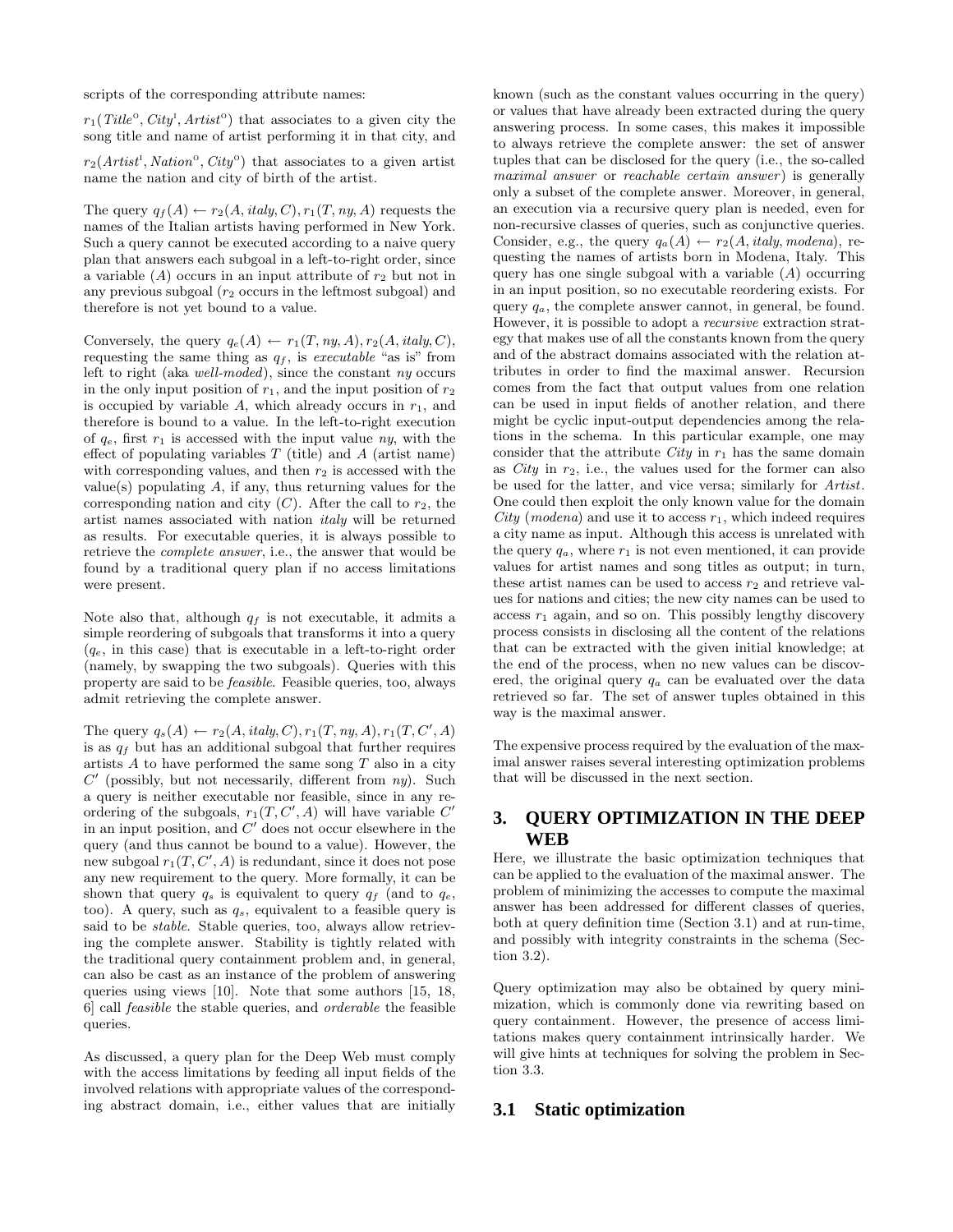The techniques for generating a naive query plan computing the maximal answer are well-established by now. However, in a web environment, it is crucial to minimize the accesses to remote sources, which are potentially very slow. Notice that a recursive query plan that finds the maximal answer to a conjunctive query over web sources will in general also need to query sources that do not occur in the query, since they may provide useful data for overcoming access limitations.

The first important optimization in this context consists in determining which sources are *relevant* to a given query, so that non-relevant sources can be excluded, thus saving query execution time. The problem of determining relevant sources at query definition time (static optimization) has only been solved for limited classes of conjunctive queries in the case of relations with exactly one access pattern [14, 4], while a general solution is still unavailable.

After excluding non-relevant relations from a query plan, care must also be taken to avoid all accesses (to relevant relations) that are unnecessary for the computation of the maximal answer. Initial attempts are shown in [4] for determining, at query definition time, a minimal set of accesses to sources, according to a notion of minimality that arises naturally in the context of web sources.

# **3.2 Run-time optimization and impact of integrity constraints**

The execution of a query plan under access limitations can be further improved at run time, by making use of the data being extracted from the web sources. In particular, when integrity constraints are enforced locally on the web sources, some of the accesses to sources planned by a query plan may turn out to be irrelevant w.r.t. the extracted data, i.e., immaterial for the computation of new answer tuples. In such cases, the accesses can be avoided. Relevant notions of access minimization for run-time optimization are discussed in [2], where results are available in the case of schemata with particular kinds of integrity constraints, namely functional dependencies and simple full-width inclusion dependencies (a restricted kind of inclusion dependencies that involve all the attributes of a relation). The latter kind of dependencies is particularly interesting in this context, since it can be used to assert that different relations are equivalent, and thus capture the notion of relations with multiple access patterns. Techniques for dynamic optimization for minimization of accesses under more expressive classes of integrity constraints are yet to be explored.

Stability, feasibility, and executability are well understood by now [13, 21], and several results are available that also cover the cases of schemata with integrity constraints and relations with possibly more than one access pattern [15, 18, 6]. In particular, access patterns can be encoded into integrity constraints of a suitable form, which can then be processed together with the other constraints.

## **3.3 Query containment**

The problem of checking query containment is highly relevant in query optimization and can also be defined in the case of relations with access patterns [17], with a semantics that differs from the traditional one. The decision problem

 $q_1 \nsubseteq_{ap} q_2$  for queries  $q_1$  and  $q_2$  under access patterns asks whether, for every database instance  $D$ , the maximal answer to  $q_1$  in D is always a subset of the maximal answer to  $q_2$  in D. Although several algorithms have been proposed to address this problem, the currently available complexity bounds (obtained by a chase-based technique called crayfish chase [3]) are not known to be tight. Furthermore, query containment in the presence of access patterns with the above semantics has only been studied for conjunctive queries over relations with exactly one access pattern and no integrity constraints in the schema.

#### **4. APPLICATIONS**

We now discuss applications of query answering techniques for the Deep Web.

## **4.1 Deep Web and information integration**

As mentioned above, querying a set of Deep Web sources is a way of integrating the information stored into them. When integrating heterogeneous data sources, a so-called mediated schema, usually with expressive database constraints, serves as a representation of the application domain or, in other words, as a domain ontology. The data relative to the mediated schema reside at the sources, and in virtual integration the mediated schema is not populated. The specification of the semantic relationship between the individual sources and the mediated schema is expressed by means of views [10]. Techniques for answering queries using views in the presence of access limitations are presented in [7, 6].

#### **4.2 Systems**

We briefly discuss systems that tackle the problem of querying the Deep Web at different levels.

(1) Google search engine's approach to the Deep Web is based on surfacing [16], i.e., precomputing queries to Deep Web sources through Web forms, collecting the results, and indexing them as if they were static pages. This approach, which is opposite to virtual integration, is suitable for a search engine due to its domain-independence and efficiency. It follows roughly the same ideas and extensional strategy as the HiWe system [19]. Technical challenges arise in surfacing, such as scaling w.r.t. the number of involved domains, and considering the semantics of content exposed by the precomputing phase. Another recent system developed at Google is *Octopus* [1], which combines search with integration, together with data extraction and cleaning. Octopus, in particular, enables the user to specify the semantics of Web data, and to define new data sets from those retrieved from the Web.

(2) The systems  $MetaQuerier$  [11] and *WISE-integrator* [12] adopt the virtual integration approach to the Deep Web, under several aspects. They tackle the schema matching problem, focusing on the specification of semantic relationships between different Deep Web sources. Both systems aim at scaling virtual integration to a large number of sources.

(3) Toorjah [4] is a scientific tool developed at Oxford University, specifically tailored towards query optimization in querying Deep Web sources. Its state-of-the-art query planning techniques are able to minimize the number of individual accesses to sources during the execution of query plans.